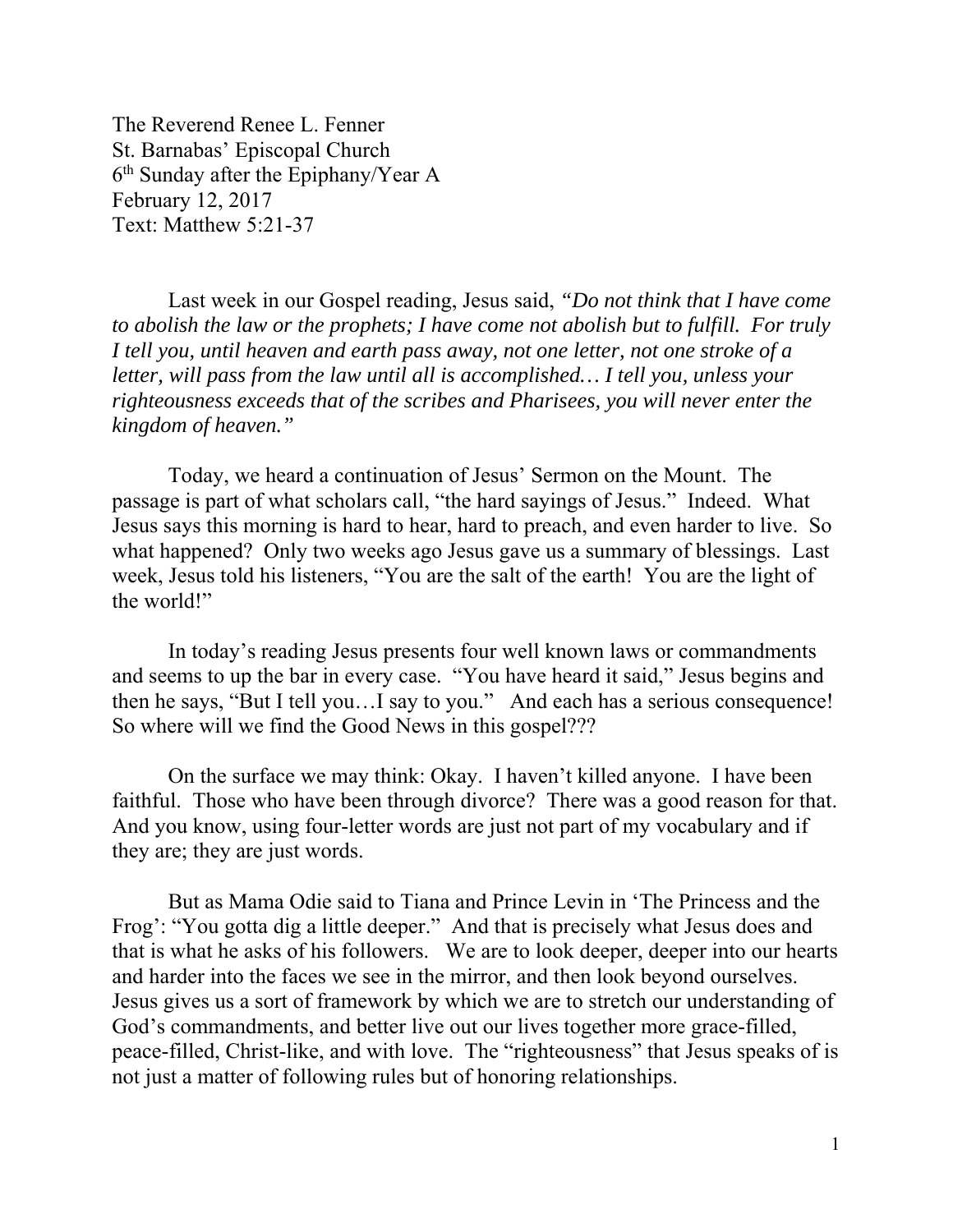And so Jesus instructs us.

*The law says do not murder; I say do not even get angry.* There are many ways to "kill" a person. Hate kills and so does gossiping, ruining someone else's reputation, discriminating, neglecting and treating others as if they were a disease, the scum of the earth. And unless one is truly a saint, what did we call the driver who cut us off on the road or highway just the other day? What were we thinking when someone took up a little too much time at the drive up ATM? Did our words discourage someone or offer hope? The righteousness that we are to embrace is to love others as we would have them love us, even our enemies, to be reconciled one to the other.

*The law says no to adultery; I say do not even look at someone in lust.* Jesus knows that even if we keep the commandment not to commit adultery there are others ways to be unfaithful even from a distance. That lustful glance. The desire to take what is not ours to take. Or maybe we only associate ourselves with someone only because of what they can do for us. We can be so overly committed to a task or job that we forget lives and relationships matter be it a spouse, partner, child, or friend. We are called to faithfulness without pretense at every turn.

*The law says here is how you are to divorce; I say do not divorce and do not marry someone who is divorced.* And this is a difficult one because we all know people who are divorced. Back in Jesus' day a man could divorce a woman for something as frivolous as being late putting a meal on the table. Or the husband did not have to have any excuse at all. We know that our social context and Church teachings have evolved and there are exceptions like physical, mental, and verbal abuse, domestic violence, addictions, and when a marriage or union is no longer what is was intended to be. Jesus's command about divorce can certainly extend beyond two people in how individuals live together in relationship and as a community. In Christ's Body there is no room for backbiting or discord. God wants nothing more for God's children than life in unity and happiness.

*The law says do not swear falsely; I say do not swear at all. It is either yes or no.* Need we say more? Even if we can keep from swearing falsely, there is no room for manipulating or hurting others with our words. Say what you mean in truth and in Christ's love. Be true to your words.

Given the way we have evolved in our thinking today, we may feel we can do without the weight of 'thou shalt not's' and rules. Or we feel that we can bend the rules to our liking or throw our hands up in defeat. But we must remember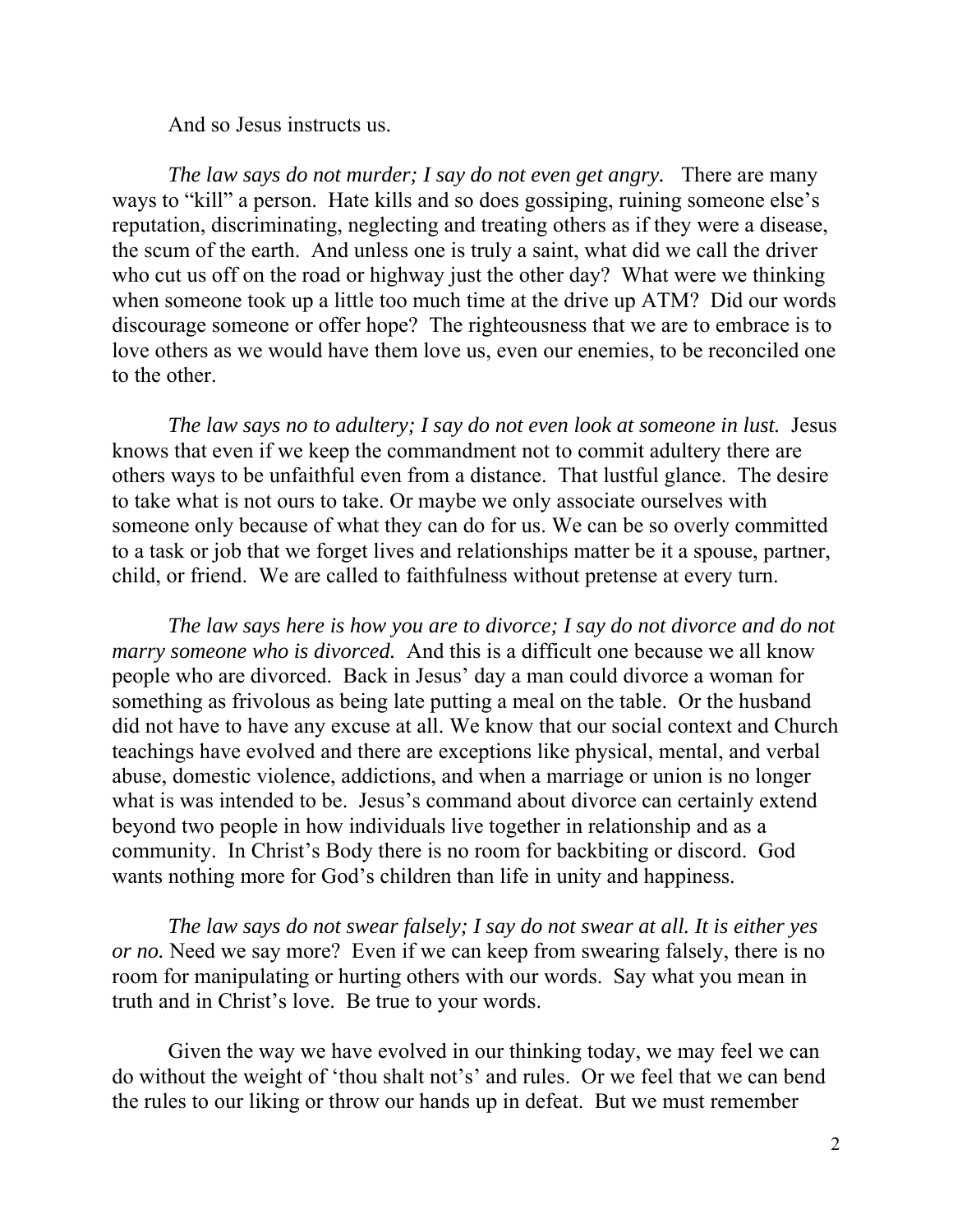why God's commandments and laws were given in the first place. According to what we heard in our passage from Deuteronomy, God gave humankind the law as gift, a Valentine's Day gift of sorts, to help God's people live into life more fully. God said, "Choose life so that you and your descendants may live…" God's law was also given to strengthen community, community where everyone can find safety, nurture, and blessing. Life is not just about our own individuality. No man or woman is an island as the saying goes. So life is also about being part of a community that together faces all the setbacks and challenges the world presents every day. And God's law was given to help us to be other centered, to be attuned to the needs of others. God's commandments were not given to make us live in fear of God but to make us people fit for God's kingdom now and in the life to come.

We are called to remember the words of Jesus today. He came, not to abolish the law but to fulfill it. He came, to make disciples and to show them and us how we might love God and one another in community more deeply; with all of our mind, heart, and soul. As one writer put it, "…it is not just a matter of actions, but of heart as well. It is not enough to keep back your hand from violence, but unjustified anger and rage are not acceptable either; it is not enough to keep from infidelity, one must guard the heart as well."\*

At the end of the day each of us must ask ourselves:

*"Did I offer peace today? Did I bring a smile to someone's face? Did I say words of healing? Did I let go of my anger and resentment? Did I forgive? Did I love?* Henri Nouwen

 I would like to end by sharing a prayer that I found this week. It was written by one of my seminary classmates. I hope that it speaks to you as it does to me.

*God, give us strength to live another day. Let us not turn coward before its difficulties or prove recreant to its duties. Let us not lose faith in our fellow human beings. Keep us sound of heart in spite of ingratitude, treachery, or meanness. Preserve us from minding little stings or giving them. Help us to keep our hearts clean, and to live so honestly and fearlessly that no outward failure can dishearten us*